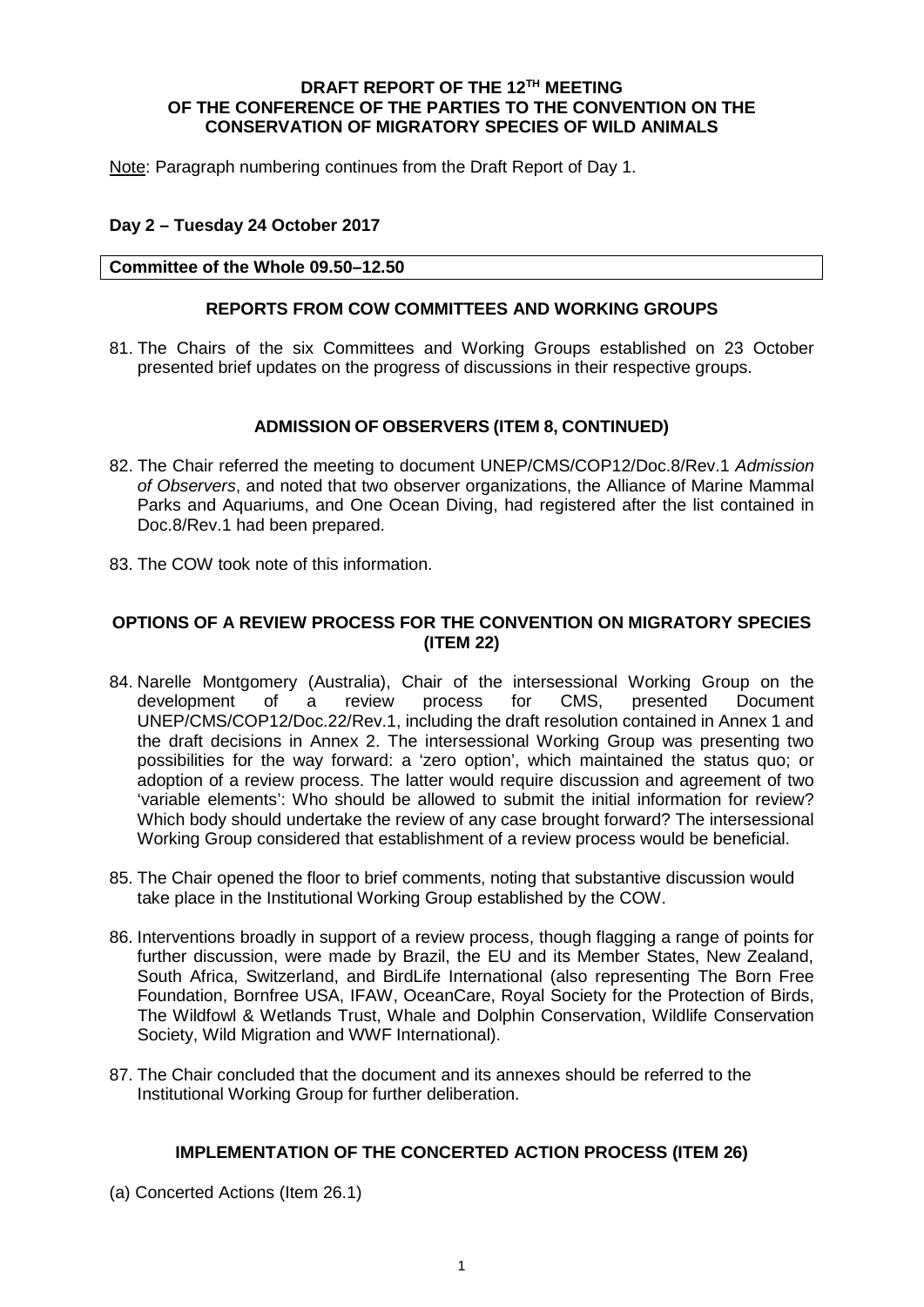- 88. The Secretariat briefly introduced document UNEP/CMS/COP12/Doc.26.1, including the draft consolidated resolution contained in Annex 1, the template for proposing Concerted Actions in Annex 2, and draft decisions in Annex 3. Comments and proposals from the Scientific Council were included in Addendum 1.
- 89. The Chair enquired whether the COW was ready to endorse the document draft resolutions and decisions for adoption by plenary.
- 90. The EU and its Member States supported the three Annexes.
- 91. The Chair concluded that, subject to inclusion of the revisions proposed by the Scientific Council, the COW had endorsed the proposals contained in the document to be forwarded to plenary for adoption.

## **NATIONAL REPORTS (ITEM 19)**

- (a) Analysis and synthesis of National Reports (Item 19.1)
- 92. The Secretariat made a presentation summarizing document UNEP/CMS/COP12/Doc.19.1. The document was itself a summary; a full analysis could be found in information paper UNEP/CMS/COP12/Inf.30. The purpose and benefits of the analysis and synthesis of National Reports to COP12, the methods used, and the rate of response were briefly outlined. A record number of Parties had submitted their National Reports in time for analysis, which had covered a sample of seven implementation topics:
	- Appendix 1 species overview
	- Potential new species listing
	- Development of new Agreements
	- Protected Areas
	- (Satellite) telemetry
	- Resource mobilization
	- Implementation of Resolutions & Recommendations.
- 93. Highlights of key findings under each heading were presented. The document also included conclusions and recommendations concerning alignment; rationalization; improving submission rates and completeness; handling of time periods; format for future reporting; and future analysis.
- 94. The Chair noted that there was no draft resolution or decision associated with this agenda item, but opened the floor for brief comments.
- 95. Pakistan appreciated the work conducted, and recognized that inclusion in the reporting process of cooperative frameworks available under the Convention, particularly transboundary arrangements, would help to increase cooperation between countries on migratory species.
- 96. The EU and its Member States made the following statement:

"The European Union and its Member States note the recommendations made in the document. We think these merit more in-depth consideration than is likely to be possible at this meeting. In particular, we consider that more should be done in the review and revision of the National Report format to consider Party views of how the report can be more streamlined and made easier to complete. We therefore suggest that as part of the revision of the National Report format under item 19.2 the Secretariat should, as a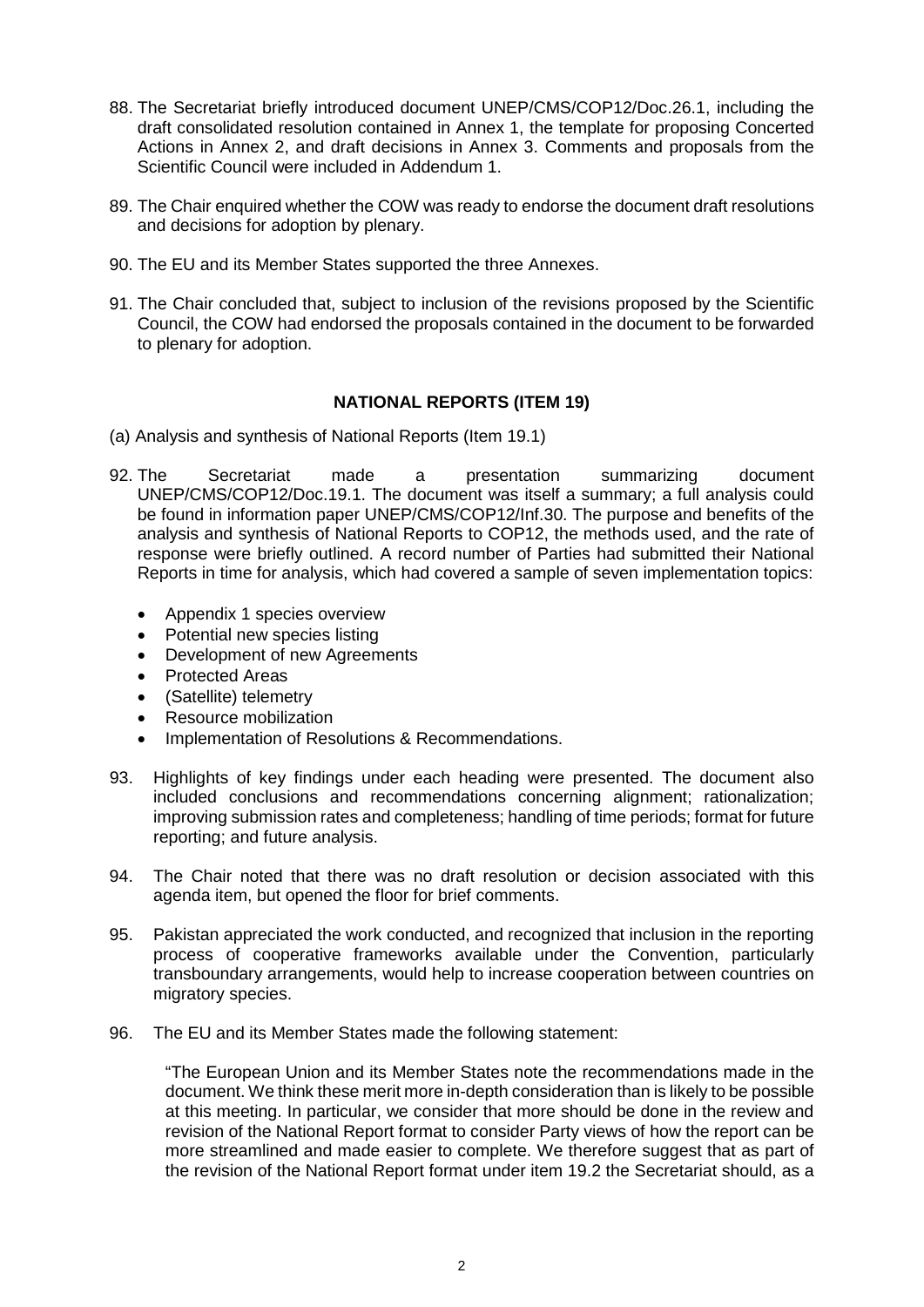matter of urgency, after the finish of this meeting, seek views from Parties in response to the recommendations made, via a Notification to the Parties.

- 97. The Chair concurred that this topic would be revisited by the COW under agenda item 19.2.
- 98. Ecuador congratulated the Secretariat on the review and commented on the usefulness of the national reporting process at both national and international levels.
- 99. Switzerland made the following statement:

"Switzerland is convinced that harmonized reporting between states is an important tool to monitor species population trends, habitat quality, threats to species and habitats as well as CMS implementation actions, and we have produced a 200+ pages report. But since the reporting load can be very heavy for governments, it seems to us that heading for more synergies between the different MEA's will be of high relevance. And certainly we should start to look for synergies within the CMS Family as a first step. Let me mention here AEWA, EUROBATS and CMS reporting as an example. May we ask the Secretariat to continue to reflect on a further search for synergies within the CMS family and with other MEA's, and for improvement where ever possible."

- 100. Kenya expressed appreciation of the analysis presented and especially thanked NGOs for their critical contribution to the reporting process.
- 101. The representative of UN Environment expressed satisfaction at the quality of the analysis, which it had supported with funding, together with the government of Switzerland. He considered national reporting to be an essential tool for monitoring and improving implementation of the Convention by Parties. He requested that Parties should support inclusion of analysis of national reports in the discussions of the CMS budget.
- 102. The Chair concluded that the COW had noted the report, and observed that some items would be discussed further under Item 19.2.

#### **NATIONAL LEGISLATION TO IMPLEMENT CMS PROVISIONS (ITEM 20)**

- 103. The Secretariat presented document UNEP/CMS/COP12/Doc.20/Rev1, including the draft resolution contained in Annex 1 and draft decisions in Annex 2. The draft resolution concerned establishment of a national legislation project similar to the one conducted by CITES but adapted to the CMS context.
- 104. The Chair opened the floor for brief comments.
- 105. The draft resolution and draft decisions were supported by: India, Kenya, Norway, Peru, Saudi Arabia, Switzerland, the United Republic of Tanzania, and the Wildlife Conservation Society (also representing BirdLife International, BornFree Foundation, Divers for Sharks, Brazilian Humpback Whale Institute, Humane Society International, IFAW, Whale and Dolphin Conservation, Wild Migration, and WWF).
- 106. The EU and its Member States did not support further work on the draft resolution. Rather than creating a separate national legislation project, they proposed to incorporate some of the ideas about legislation implementing Article III.5 of the Convention into proposals under agenda item 22.
- 107. Norway preferred to keep the two items separate.
- 108. The Chair concluded that the document should be referred to the Institutional Working Group for further deliberation.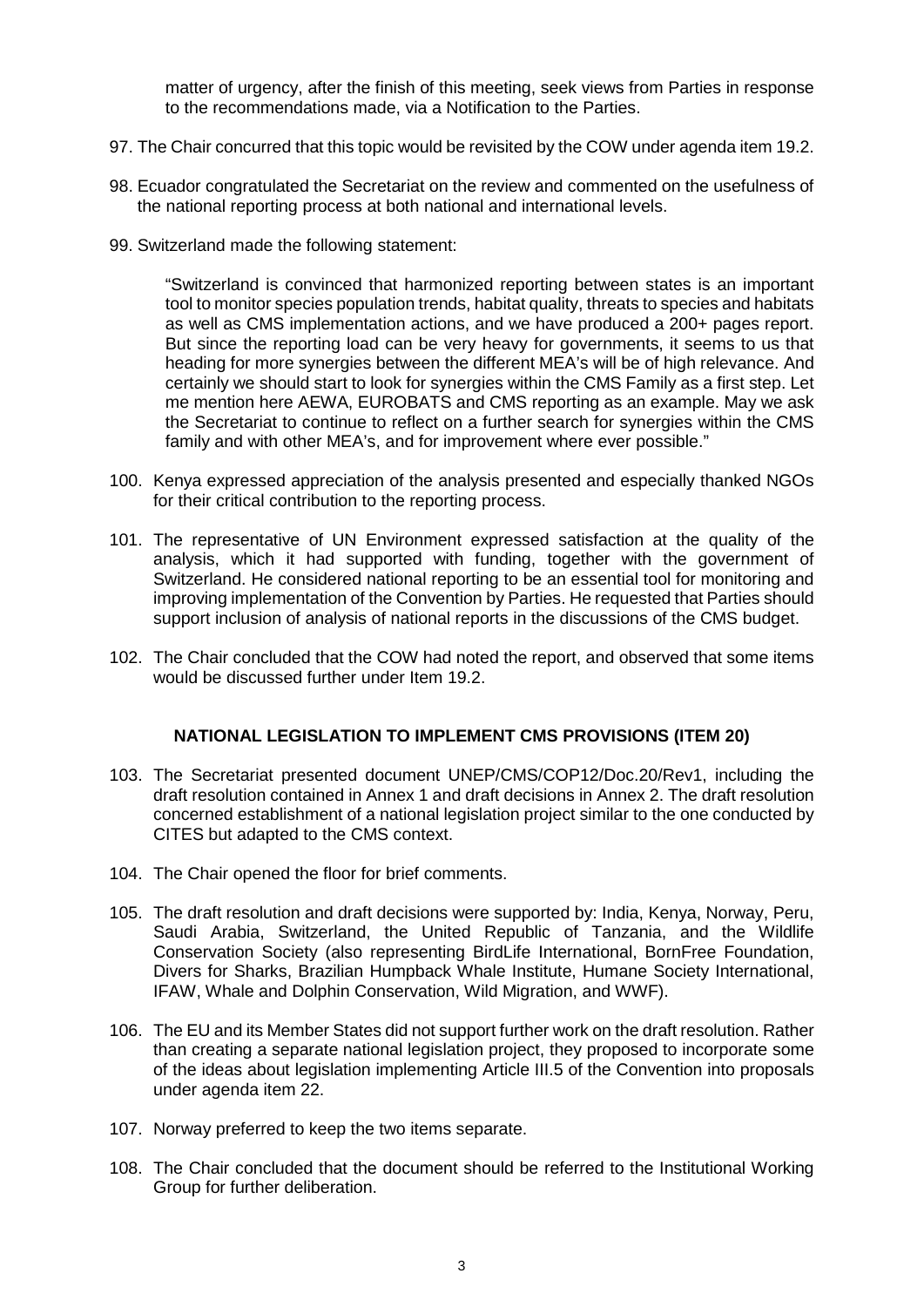# **CONSERVATION ISSUES (ITEM 24)**

# **TERRESTRIAL SPECIES (ITEM 24.3)**

- (a) Conservation of African Carnivores (Item 24.3.1)
- i) Joint CMS-CITES African Carnivores Initiative (Item 24.3.1.1)
- 109. The Secretariat briefly introduced document UNEP/CMS/COP12/Doc.24.3.1.1, including the draft decisions contained in Annex 2.
- 110. The Chair invited brief comments from the floor.
- 111. Statements of support were made by Ethiopia, and the CITES Secretariat.
- 112. The EU and its Member States expressed general support but wished to make a number of proposals for amendment.
- 113. The Chair concluded that the document should be referred to the Terrestrial Working Group for further deliberation.
- ii) Conservation and Management of Cheetah and African Wild Dog (Item 24.3.1.2/Rev.1)
- 114. Burkina Faso (speaking on behalf of the co-sponsors) introduced document UNEP/CMS/COP12/Doc.24.3.1.2, which included a number of draft decisions.
- 115. The Chair invited brief comments from the floor.
- 116. The document was supported by the EU and its Member States, subject to inclusion of a number of proposed amendments.
- 117. The Chair concluded that the document should be referred to the Terrestrial Working Group for further deliberation.
- iii) Conservation and Management of the African Lion (Item 24.3.1.3)
- 118. The Secretariat briefly introduced Document UNEP/CMS/COP12/Doc.24.3.1.3, including the draft decisions contained in Annex 1.
- 119. Benin, Republic of Congo, Senegal, Togo, and Uganda, all expressed strong support for the proposal.
- 120. The EU and its Member States supported the draft decisions subject to inclusion of a number of minor amendments, which, with at the invitation of the Chair, were tabled for consideration by the COW.
- 121. The COW endorsed forwarding of the draft decisions, as amended by the EU and its Member States, to plenary for adoption.
- (b) African Wild Ass (Item 24.3.2)
- 122. The Secretariat introduced Document UNEP/CMS/COP12/Doc.24.3.2, including the draft resolution contained in Annex 1 and the draft decision in Annex 2.
- 123. Eritrea pointed out a textual error that required correction.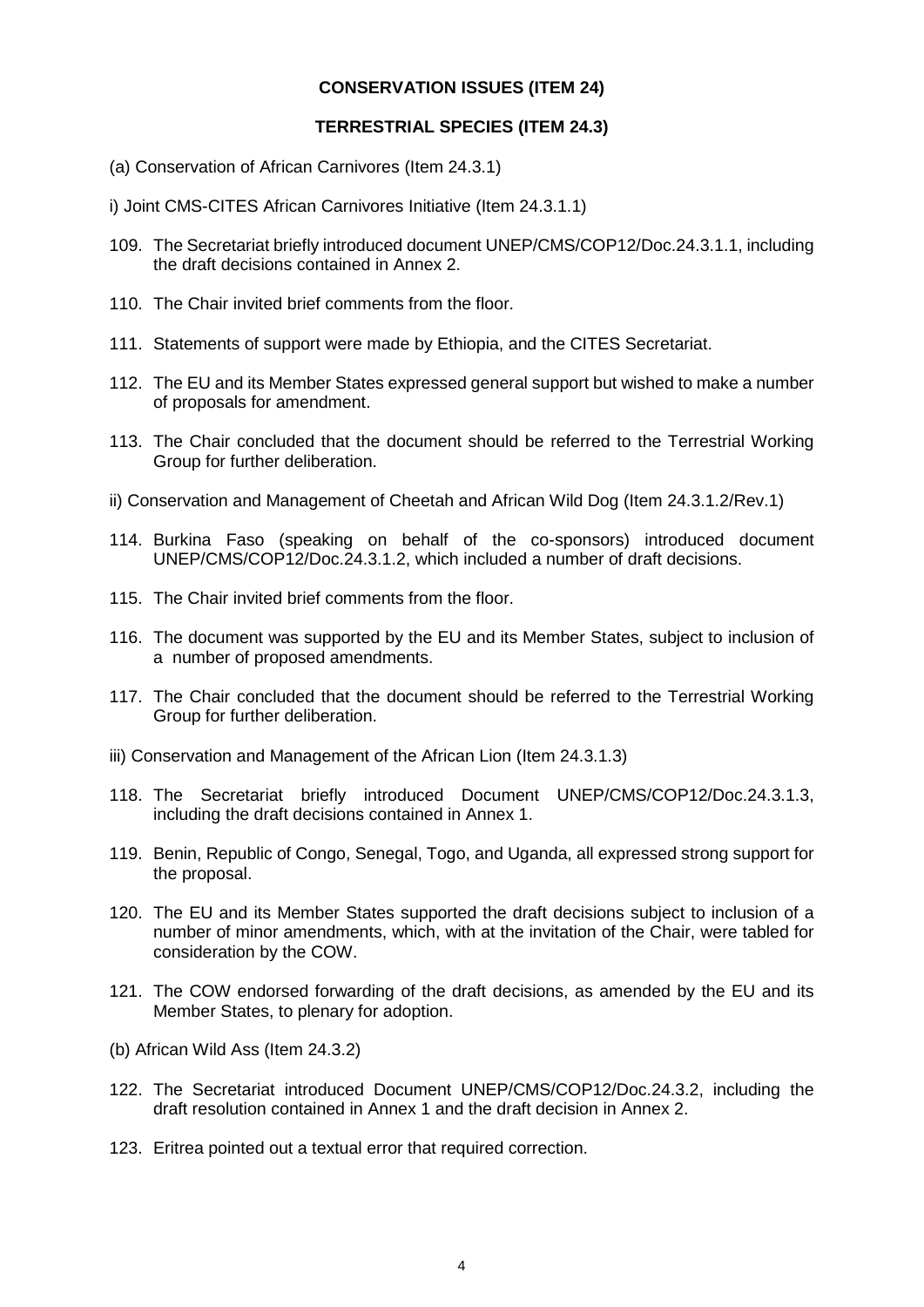- 124. The EU and its Member States supported the draft decisions subject to inclusion of a number of minor amendments, which, at the invitation of the Chair, were tabled for consideration by the COW.
- 125. The COW endorsed forwarding of the draft resolution and draft decision, as amended by the EU and its Member States, and subject to correction of the error identified by Eritrea, to plenary for adoption.

## **MOU SIGNING CEREMONY (ITEM 24.2)**

- 126. The Executive Secretary invited representatives of countries ready to sign Memoranda of Understanding under the CMS and with appropriate full powers to do so, to come forward to sign the relevant instruments.
- 127. The representatives of Sri Lanka, Benin and Brazil signed the Memorandum of Understanding on the Conservation of Migratory Sharks, bringing the number of signatories to 46.
- 128. The Executive Secretary invited the observer from WWF International to sign an agreement to become a Cooperating Partner to the Memorandum of Understanding on the Conservation of Migratory Sharks, bringing the number of Cooperating Partners to 10.
- 129. The representative of Burkina Faso signed the Memorandum of Understanding on the Conservation of Migratory Birds of Prey in Africa and Eurasia (Raptors MOU), bringing the number of signatories to 58.
- 130. The representative of the Peregrine Fund signed an agreement to become a Cooperating Partner of the Raptors MOU, bringing the number of Cooperating Partners to five.
- 131. The representative of Madagascar pledged that her country would become a signatory to the Sharks MOU in the near future. The Minister expected to attend the present Signing Ceremony had been unavoidably detained.

# **Committee of the Whole 15.10–18.10**

## **TERRESTRIAL SPECIES (ITEM 24.3 continued)**

- (c) Adoption of the African Elephant Action Plan (Item 24.3.3/Rev.1)
- 132. Kenya referred to document UNEP/CMS/COP12/Doc.24.3.3/Rev1 and noted that the document had already been discussed within the Terrestrial Working Group.
- 133. The Chair of the Terrestrial Working Group confirmed that a further discussion would be held during the evening of 24 October, when he hoped to arrive at a text acceptable to all members of the Working Group.
- 134. The Chair of the COW requested the Chair of the Working Group to report back in due course.

#### **AQUATIC SPECIES (ITEM 24.2)**

(a) Important Marine Mammal Areas (Item 24.2.1)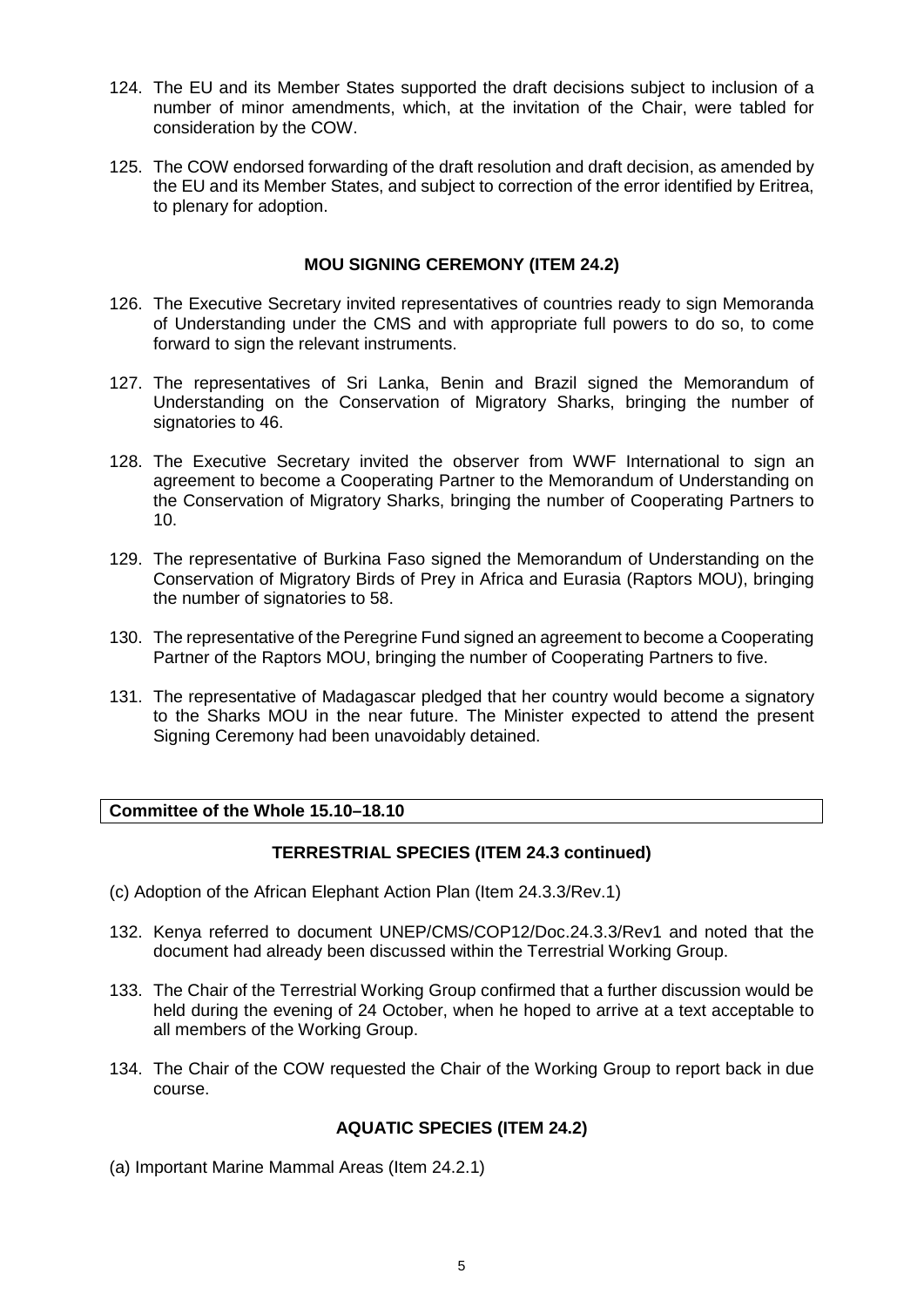- 135. The Appointed Councillor for Aquatic Mammals introduced document UNEP/CMS/COP12/Doc.24.2.1, including the draft resolution contained in Annex 1, the Important Marine Mammal Area (IMMA) Selection and Review Criteria in Annex 2 and the draft decisions in Annex 3.
- 136. The Chair opened the floor for comment.
- 137. Statements of support were made by Australia, Fiji, India, Philippines, Costa Rica (speaking on behalf of the South and Central America and the Caribbean regional group), ACCOBAMS Permanent Secretariat and SPREP.
- 138. Argentina generally supported the draft resolution but identified some specific concerns, which it suggested should be discussed by the Aquatic Working Group.
- 139. The EU and its Member States also supported adoption of the draft resolution and draft decisions but wished to propose a few amendments in line with the comments of the Scientific Council in Addendum 1 to the document.
- 140. Wildlife Conservation Society (speaking also on behalf of BirdLife International and WWF) supported the draft resolution and draft decisions but would submit some amendments for consideration by the Working Group.
- 141. The Chair concluded that this agenda item would be referred to the Aquatic Working Group for further deliberation. Delegations wishing to propose amendments should send their proposals to the Chair of the Working Group or to the Secretariat.
- (b) Marine Noise (Item 24.2.2)
- 142. The Secretariat introduced document UNEP/CMS/COP12/Doc.24.2.2, including the draft Resolution contained in Annex 1, the draft Guidelines in Annex 2, and the draft decisions in Annex 3. Document UNEP/CMS/COP12/Inf.11 contained supporting technical information.
- 143. The Chair opened the floor to brief comments, noting that substantive discussion would take place in the Aquatic Working Group.
- 144. Norway indicated that it was generally content with the document.
- 145. Argentina supported the draft resolution subject to inclusion of two specific amendments.
- 146. The EU and its Member States also supported adoption of the draft resolution subject to inclusion of minor changes.
- 147. Statements of support were made by the ACCOBAMS Permanent Secretariat and OceanCare (speaking on behalf of Humane Society International, International Fund for Animal Welfare, Natural Resources Defense Council, OceanCare, Pro Wildlife, Whale and Dolphin Conservation, Wildlife Conservation Society, World Animal Protection, and WWF).
- 148. The IWC welcomed references in the document to work on marine noise carried out by IWC, but had one textual suggestion to make.
- 149. The Chair concluded that this agenda item would be referred to the Aquatic Working Group for further deliberation. Delegations wishing to propose amendments should send their proposals to the Chair of the Working Group or to the Secretariat.
- (c) Aquatic Wild Meat (Item 24.2.3)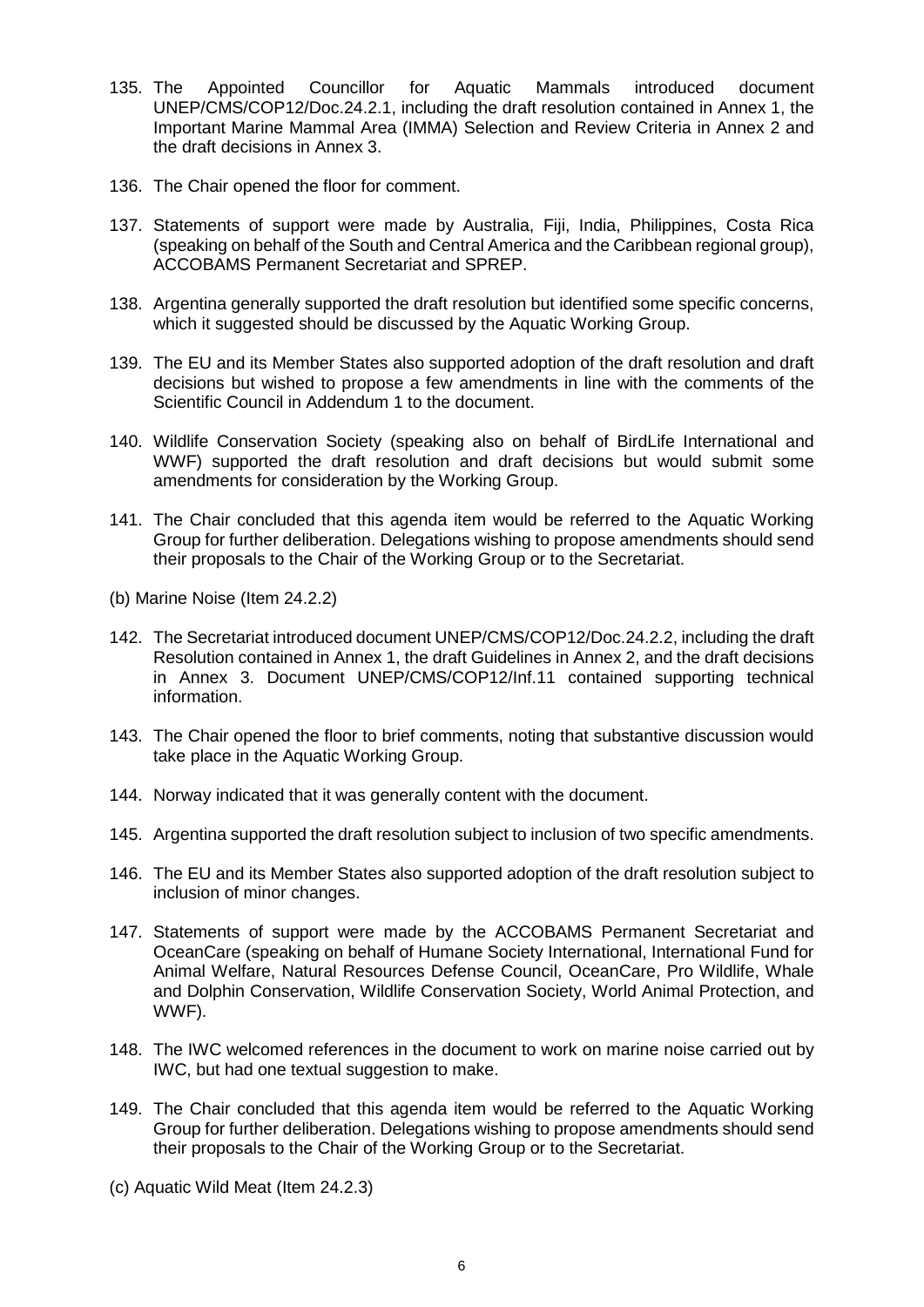- 150. The Appointed Councillor for Aquatic Mammals introduced document UNEP/CMS/COP12/Doc.24.2.3/Rev.1, including the draft Resolution contained in Annex 2 and the draft decisions in Annex 3.
- 151. The Chair opened the floor for comment.
- 152. Statements of support were made by Ecuador, India, Peru, and Wild Migration.
- 153. The EU and its Member States also supported adoption of the draft resolution subject to inclusion of minor text amendments, which, with the permission of the Chair, it proceeded to table.
- 154. Brazil invited CMS and its Parties to participate in a relevant workshop being convened jointly by Brazil and IWC in March 2018.
- 155. At the invitation of the Chair, the COW decided that the draft resolution and draft decisions could be forwarded to plenary for adoption, subject to inclusion of the amendments tabled by the EU and its Member States.
- (d) Live Captures of Cetaceans from the Wild for Commercial Purposes (Item 24.2.4)
- 156. The Secretariat introduced document UNEP/CMS/COP12/Doc.24.2.4/Rev.2, including the Best-Practice Guidelines contained in Annex 1, the proposed amendments to Resolution 11.22 contained in Annex 2, and the draft decisions in Annex 3.
- 157. The Chair opened the floor for comment.
- 158. The EU and its Member States supported adoption of the draft resolution subject to inclusion of two specific amendments.
- 159. Statements of support were made by Argentina, India, Peru and ACCOBAMS Permanent Secretariat.
- 160. Responding to a question from Ecuador, speaking on behalf of the South and Central America and the Caribbean region, the Secretariat clarified that the Best-Practice Guidelines were simply a tool to be used by Parties as they saw fit. The Guidelines were not binding in any way.
- 161. Norway stated its support for sustainable use and, in this context, felt there was a discrepancy between the draft resolution on one hand and the provisions relating to species listed on CITES Appendix II.
- 162. At the invitation of the Chair, the COW decided that the draft resolution and draft decisions could be forwarded to plenary for adoption, subject to inclusion of the amendments tabled by the EU and its Member States.
- (e) Recreational In-Water Interaction with Aquatic Mammals (Item 24.2.5)
- 163. The Appointed Councillor for Aquatic Mammals introduced document UNEP/CMS/COP12/Doc.24.2.5, including the draft resolution contained in Annex 2 and the draft decisions in Annex 3. The full technical report on which the document was based could be found in UNEP/CMS/COP12/Inf.13.
- 164. The Chair opened the floor for comment.
- 165. Statements of support were made by Ecuador, Panama, Peru, Philippines, ACCOBAMS Permanent Secretariat, and Humane Society International.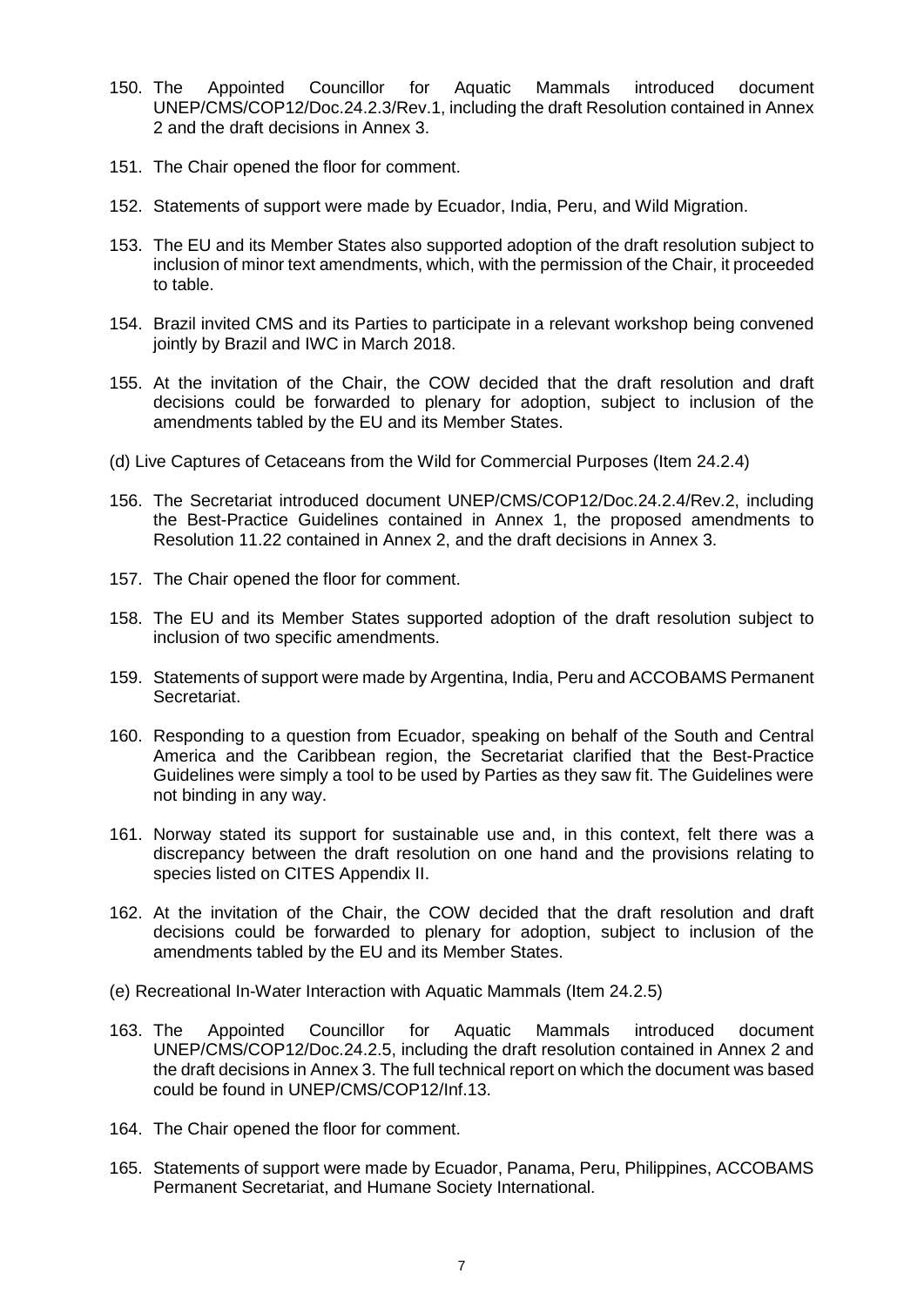- 166. Brazil, and the EU and its Member States indicated general support for the draft resolution and draft decisions, but wished to propose a number of text amendments.
- 167. Australia had comments concerning future updating of the report itself.
- 168. The Chair concluded that this agenda item would be referred to the Aquatic Working Group for further deliberation. Delegations wishing to propose amendments should send their proposals to the Chair of the Working Group or to the Secretariat.

(f) Conservation and management of Whales and their Habitats in the South Atlantic Region (Item 24.2.6)

- 169. Brazil introduced UNEP/CMS/COP12/Doc.24.2.6, including the draft resolution included in Annex 1, the draft decisions contained in Annex 2, and the Action Plan in Annex 3.
- 170. The Chair of the Aquatic Working Group reported that the group had already discussed this document and that the proposals it contained had been fully endorsed
- 171. Statements of support were made by Angola, Argentina, Australia, Costa Rica, the EU and its Member States, Peru, and Uruguay.
- 172. In response to a point raised by South Africa concerning the alignment of the Action Plan with processes underway within IWC, the Chair invited South Africa and Brazil to engage in bilateral discussions. Further consideration of the document would await the outcome of those bilateral discussions.

## **AVIAN SPECIES (ITEM 24.1)**

(a) Illegal Killing, Taking and Trade of Migratory Birds (Item 24.1.1)

- 173. The Secretariat presented document UNEP/CMS/COP12/Doc.24.1.1/Rev.2, including the amendments to Resolution 11.16 contained in Annex 1, draft decisions related to the CMS Task Force on Illegal Killing; Taking and Trade of Migratory Birds in the Mediterranean (MIKT) in Annex; draft decisions related to illegal hunting of birds in the East Asian-Australasian flyway in Annex 3; a scoreboard to assess the progress in combating Illegal Killing of Birds in Annex 4; and Terms of Reference of the Intergovernmental Task Force to address the Illegal Hunting, Taking and Trade of Migratory Birds in the East Asian-Australasian Flyway (ITTEA) in Annex 5, which would form an annex to the amended Resolution.
- 174. The Chair opened the floor for discussion.
- 175. The EU and its Member States, Israel, and the Philippines considered the document to be in need of substantial amendment.
- 176. Mongolia strongly supported the proposal for an Inter-Governmental Task Force in the East Asian - Australasian Flyway, as detailed in the proposed amendments to Resolution 11.16.
- 177. Bangladesh and Iraq also supported the adoption of the amendments to Resolution 11.16.
- 178. The East Asian Australasian Flyway Partnership made a statement about a proposed Task Force on Illegal Hunting, Taking and Trade of Migratory Waterbirds, coordinated by The Conservation of Arctic Flora and Fauna (CAFF), the Biodiversity Working Group of the Arctic Council.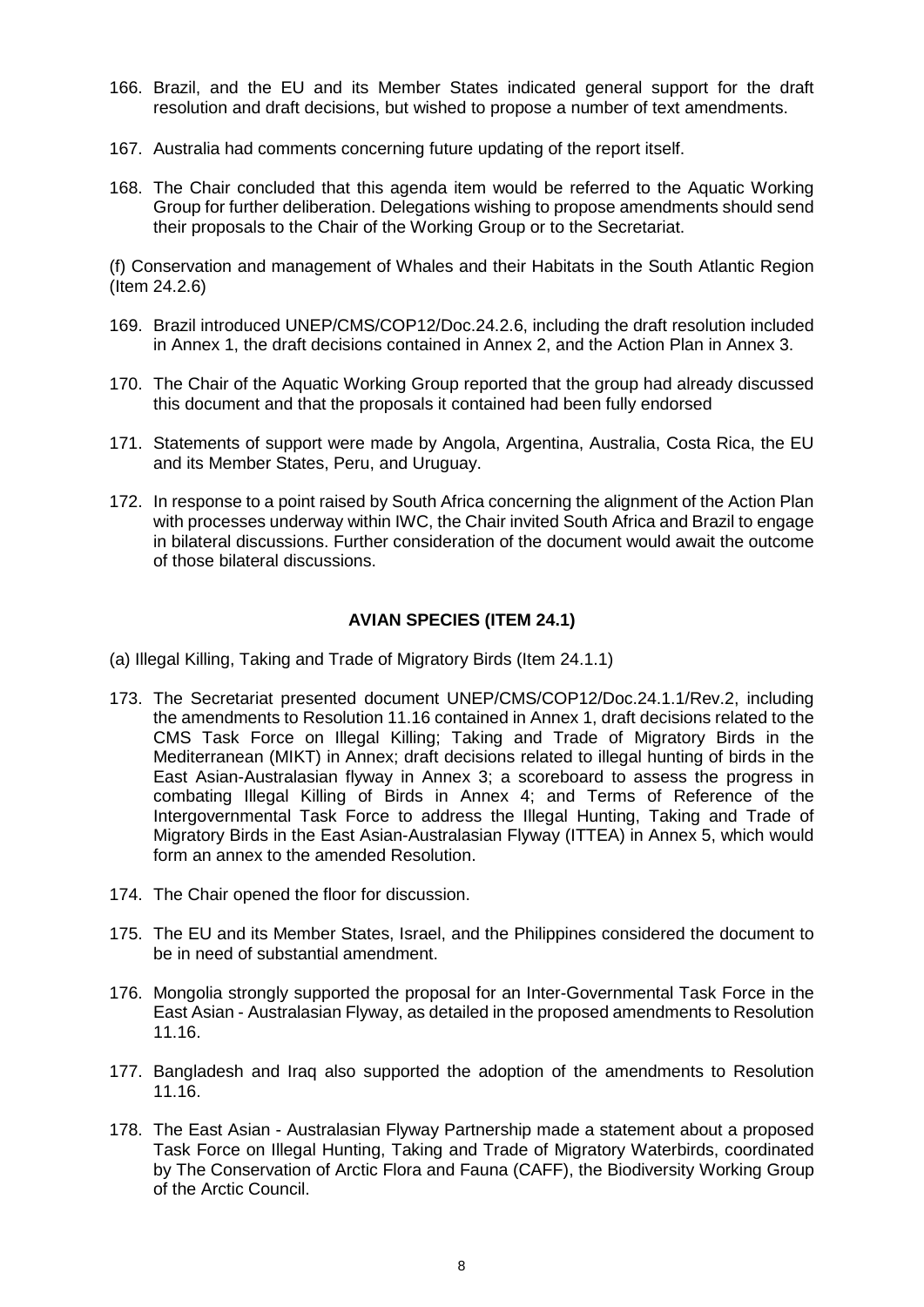- 179. CAFF very much welcomed the proposed Working Group to address Illegal Hunting, Taking and Trade of all Migratory Birds in the East Asian – Australian Flyway under the umbrella of CMS, and looked forward to working cooperatively.
- 180. The Chair concluded that the document would be forwarded to the Avian Working Group for further deliberation.
- (b) Migratory Landbirds in the African-Eurasian Region (Item 24.1.2)
- 181. The Secretariat introduced document UNEP/CMS/COP12/Doc.24.1.2/Rev1. This included the proposal to amend Resolution 11.17 contained in Annex 1, and four draft decisions in Annex 2.
- 182. The Chair opened the floor for discussion.
- 183. The EU and its Member States, Nigeria, and Switzerland supported the proposals.
- 184. The EU and its Member States had a number of suggestions for amendments.
- 185. The Chair concluded that the document would be forwarded to the Avian Working Group for further deliberation.
- (c) Advances in the Prevention of Bird Poisoning (Item 24.1.3)
- 186. The Secretariat introduced document UNEP/CMS/COP12/Doc.24.1.3/Rev2. This included amendments to Resolution 11.15 in Annex 1, draft decisions in Annex 2, and the Terms of Reference of the Lead Task Force in Annex 3.
- 187. The Chair opened the floor for comment.
- 188. Pakistan and Madagascar supported the adoption of the draft resolution and decisions.
- 189. The EU and its Member States were also supportive, but proposed substantial amendments.
- 190. The Chair concluded that the document would be forwarded to the Avian Working Group for further deliberation.
- (d) Conservation of African-Eurasian Vultures (Item 24.1.4)
- 191. The Secretariat introduced documents UNEP/CMS/COP12/Doc.24.1.4/Rev.2. This included a draft resolution in Annex 1, draft decisions in Annex 2, and the draft Vulture Multi-species Action Plan (MsAP) in Annex 3. Annexes 4 and 5 contained Flyway Action Plans for Egyptian Vulture *Neophron percnopterus* and Cinereous Vulture *Aegypius monachus*, respectively.
- 192. Afghanistan, the EU and its Member States, Israel, Pakistan, Saudi Arabia, Senegal, Switzerland, and the United Arab Emirates strongly supported the draft resolution and draft decisions.
- 193. The EU and its Member States proposed a number of minor amendments, and the addition of a new paragraph, 6 bis, calling on parties and non-party range states to carry out programmes of reintroduction, provided such programmes were implemented according to the guidelines of the IUCN/SSC Reintroduction Specialist Group.